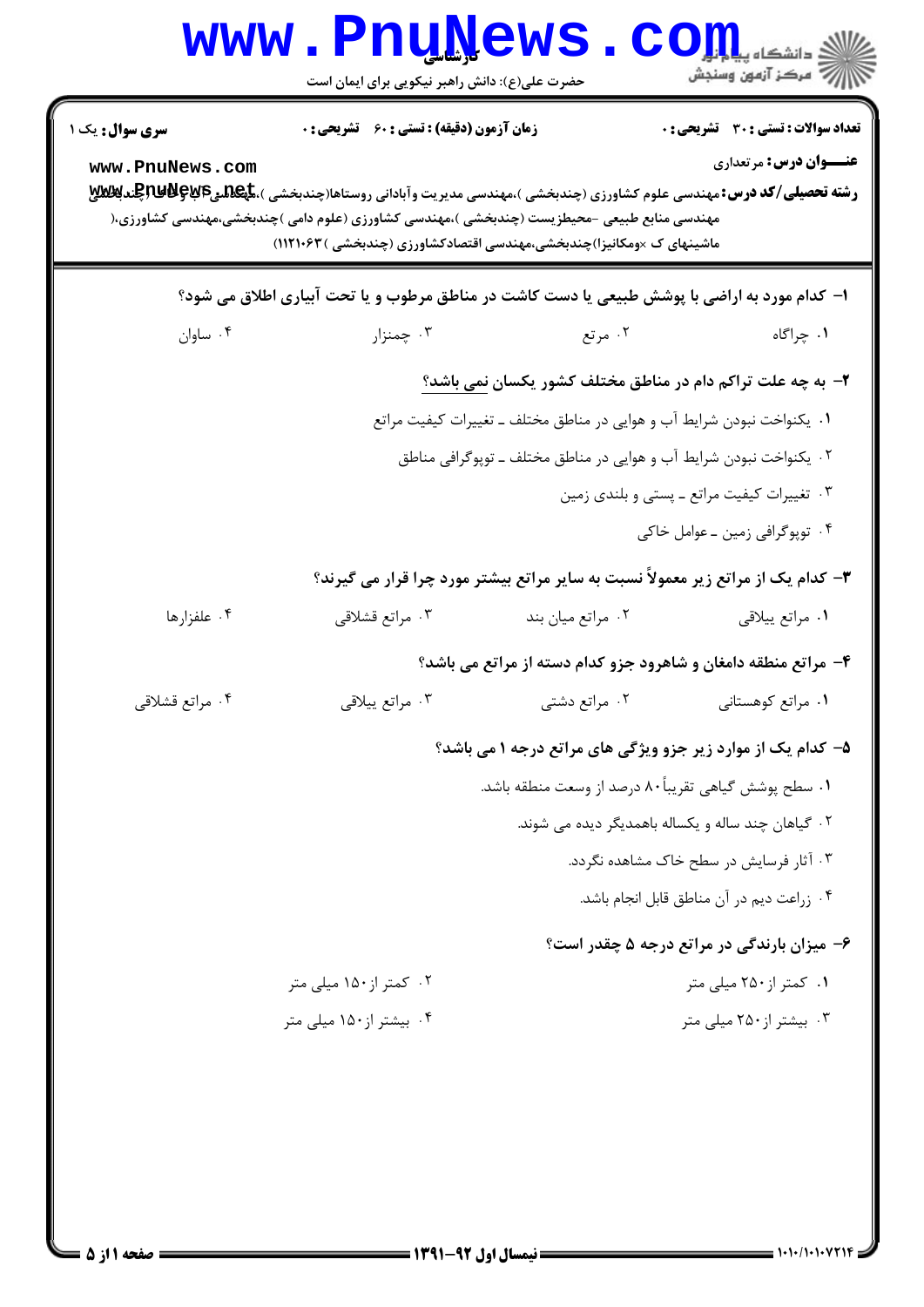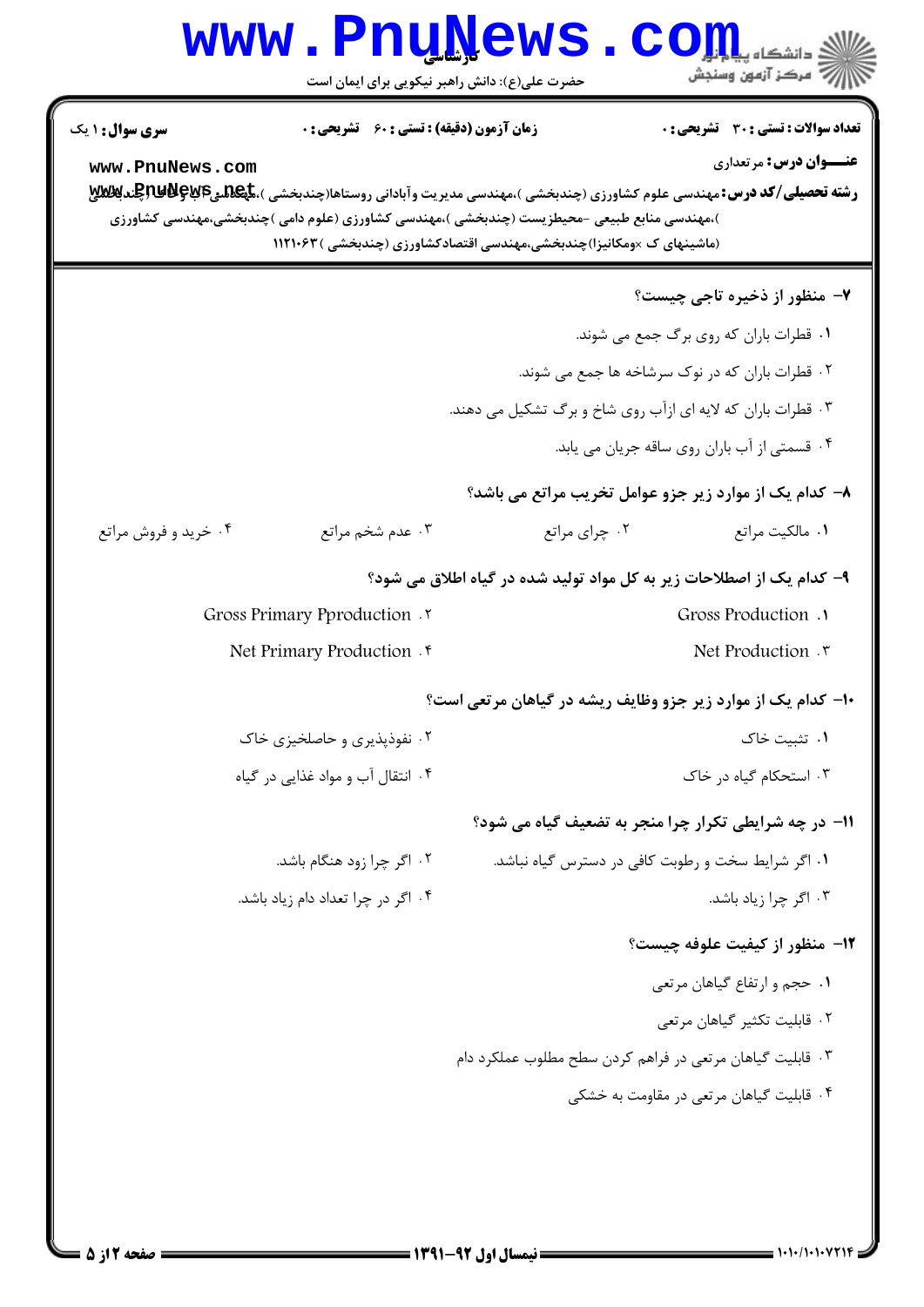## **www.PnuNews.com** .<br>\|*|||>* مرکز آزمون وسنجش حضرت علی(ع): دانش راهبر نیکویی برای ایمان است **تعداد سوالات : تستی : 30 ٪ تشریحی : 0 سری سوال : ۱ یک زمان آزمون (دقیقه) : تستی : 60 ٪ تشریحی : 0 عنــوان درس:** مرتعداري www.PnuNews.com رشته تحصیلی/کد درس: مهندسی علوم کشاورزی (چندبخشی )،مهندسی مدیریت وآبادانی روستاها(چندبخشی )،گهلگیکلیکپکلایاپکلایا )،مهندسی منابع طبیعی -محیطزیست (چندبخشی )،مهندسی کشاورزی (علوم دامی )چندبخشی،مهندسی کشاورزی (ماشینهای ک ×ومکانیزا)چندبخشی،مهندسی اقتصادکشاورزی (چندبخشی )۱۱۲۱۰۶۳ ۱۳- کدام یک از موارد زیر عوامل موثر بر کیفیت علوفه را شامل می شود؟ ١. مرحله رشد گیاهی ـ نوع گونه گیاهی ـ نسبت برگ به ساقه ـ عوامل محیطی ـ ارتفاع گیاه ٢٠ مرحله رشد گياهي ـ نوع گونه گياهي ـ نسبت برگ به ساقه ـ عوامل محيطي ـ اندازه گياه ۰۳ مرحله رشد گیاهی ـ نوع گونه گیاهی ـ نسبت برگ به ساقه ـ عوامل محیطی ـ عوامل زیستی ۰۴ مرحله رشد گیاهی ـ نوع گونه گیاهی ـ نسبت برگ به ساقه ـ عوامل محیطی ـ عوامل مدیریتی ۱۴– از بین عوامل مختلف آب و هوایی کدام عوامل در خصوص گیاهان مرتعی اهمیت بیشتری دارند؟ ۰۲ نور - باد - دما - بارندگی ۰۱ نور ـ دما ـ بارندگی ۴. نور ۔ابرناکی ۔الگوی پراکنش ۔بارندگی ۰۳ نور - ایرناکی - دما - بارندگی 1۵– مطلوب ترين كيفيت علوفه مربوط به كدام اقليم مي باشد؟ ۰۲ اقلیم نیمه خشک ۰۴ اقليم نيمه مرطوب ۰۳ مرطوب ترین اقلیم ٠١. اقليم خشک ۱۶- با افزایش ارتفاع منطقه چه تغییری در مراحل رشد گیاه اتفاق می افتد؟ ۰۲ مراحل رویشی گیاه به سرعت اتفاق می افتد. ۰۱ مراحل رویشی گیاه به تاخیر می افتد. ۰۴ ارتفاع تاثیری در مراحل رویشی گیاه ندارد. ۰۳ مراحل رویشی گیاه متوقف می شود. ۱۷– کدام یک از عوامل زیر به عنوان عامل اصلی تعیین کننده هضم پذیری علوفه است؟ ۰۲ سیستم ریشه گیاه مرتعی ٠١ ضخامت بركها در كياه ۰۴ يکساله يا چند ساله بودن گياه مرتعي ۰۳ آناتومی گیاه مرتعی ۱۸− علت هضم پذیری بیشتر گیاهان مرتعی خانواده بقولات نسبت به گندمیان چیست؟ ۰۲ کم بودن پروتئین خام بقولات ۰۱ زياد بودن پروتئين خام بقولات ۰۴ بالابودن ليگنين در ديوراه سلولي بقولات ۰۳ بالا بودن درصد الياف بقولات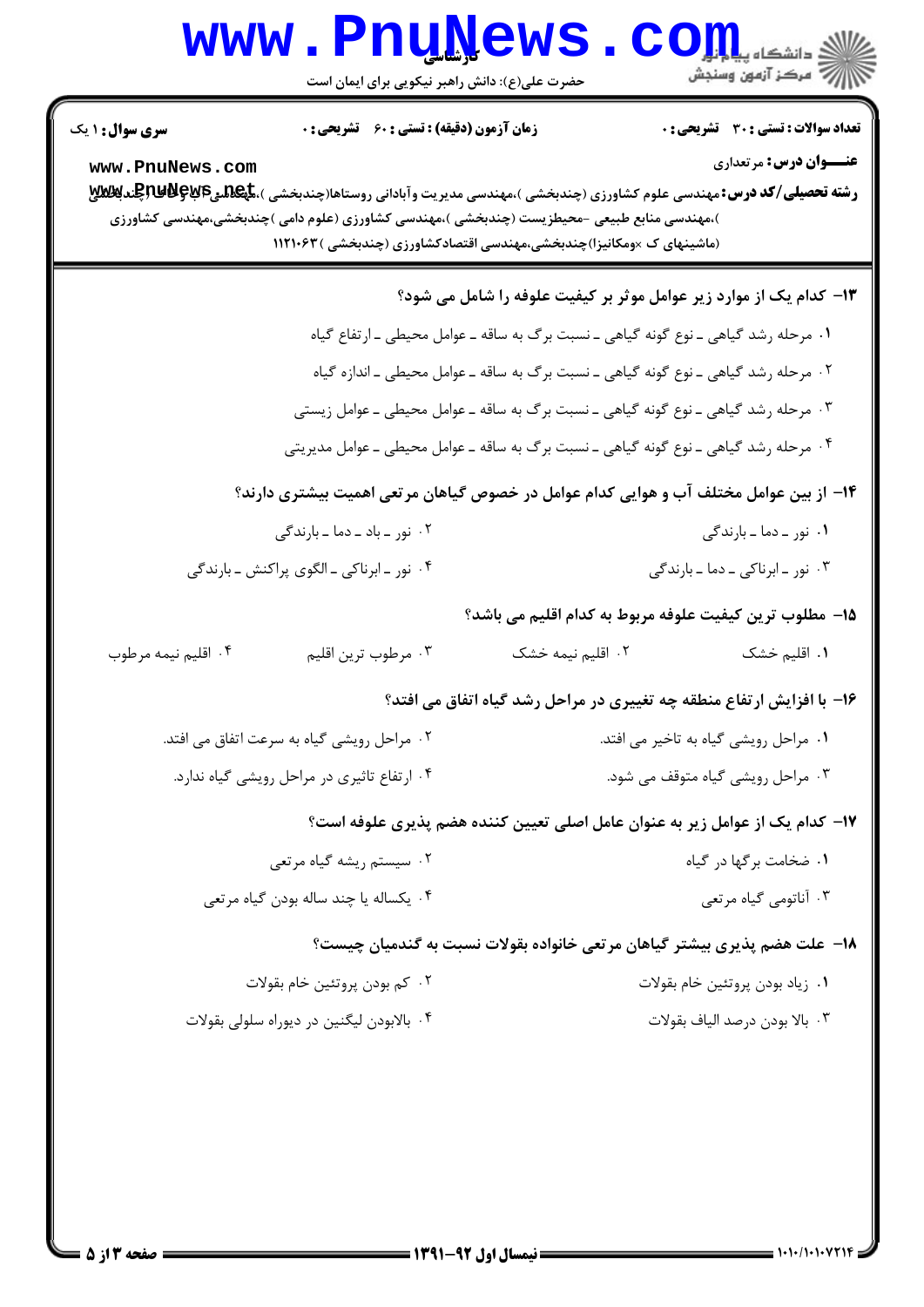